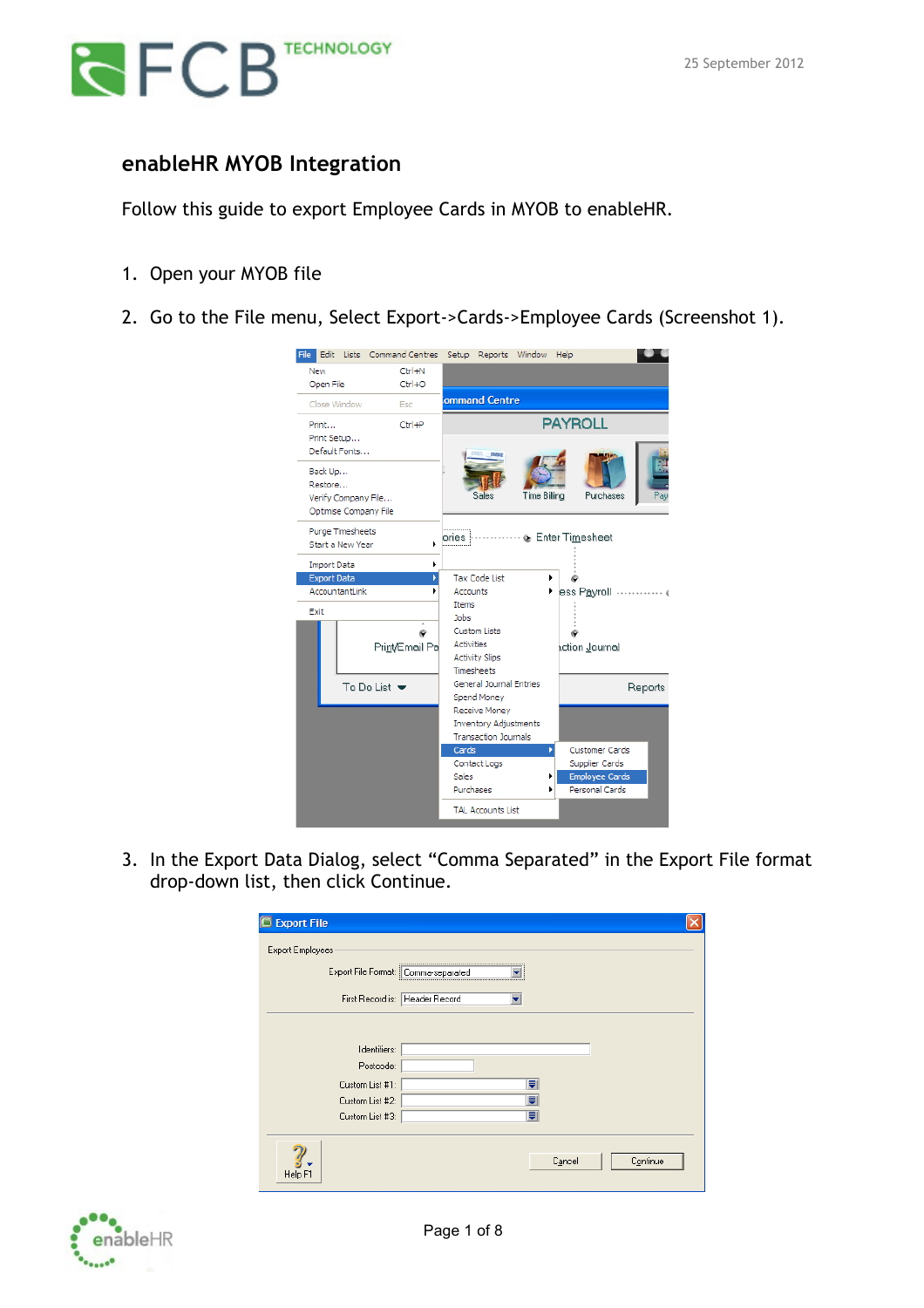

4. Select the fields that will be exported to enableHR. **This is a critical part of the process as order of the fields is important.**

| <b>Export Data</b>   |        |                                                                                                                                                            |           |                     |
|----------------------|--------|------------------------------------------------------------------------------------------------------------------------------------------------------------|-----------|---------------------|
|                      |        | Click the MYOB Fields in the order that you wish to export them.                                                                                           |           |                     |
| <b>Export Fields</b> | $\sim$ | <b>MYOB Fields</b><br>Co./Last Name:<br>First Name:<br>Card ID:<br>Card Status:<br>Addr 1 - Line 1:<br>$-Line 2$ :<br>$-Line$ 3:<br>$-Line 4$ :<br>- City: |           | <b>Export Order</b> |
| Help F1              | Cancel | [* = Required Field for an MYOB Import]<br>(^ = Conditional Field: Must have one or more fields for an MYOB Import)<br>Unmatch All                         | Match All | Export              |

As you click on a field on the right, the order that is exported is displayed next to it (eg. Field 1, Field 2)

The order required for enableHR is: (screenshots on next page)

| Field #        | <b>MYOB Field</b>                |
|----------------|----------------------------------|
| 1              | Co/Last Name                     |
| $\overline{2}$ | <b>First Name</b>                |
| 3              | Card ID                          |
| 4              | <b>Card Status</b>               |
| 5              | Addr Line 1                      |
| 6              | Line 2                           |
| $\overline{7}$ | Line 3                           |
| 8              | Line 4                           |
| 9              | City                             |
| 10             | <b>State</b>                     |
| 11             | PostCode                         |
| 12             | Country                          |
| 13             | Phone #1                         |
| 14             | Email                            |
| 15             | <b>Employment Basis</b>          |
| 16             | <b>Employment Classification</b> |
| 17             | Date of Birth                    |
| 18             | Gender                           |
| 19             | <b>Start Date</b>                |
| 20             | <b>Termination Date</b>          |
| 21             | Record ID                        |
| 22             | <b>Employment Category</b>       |
| 23             | <b>Employment Status</b>         |

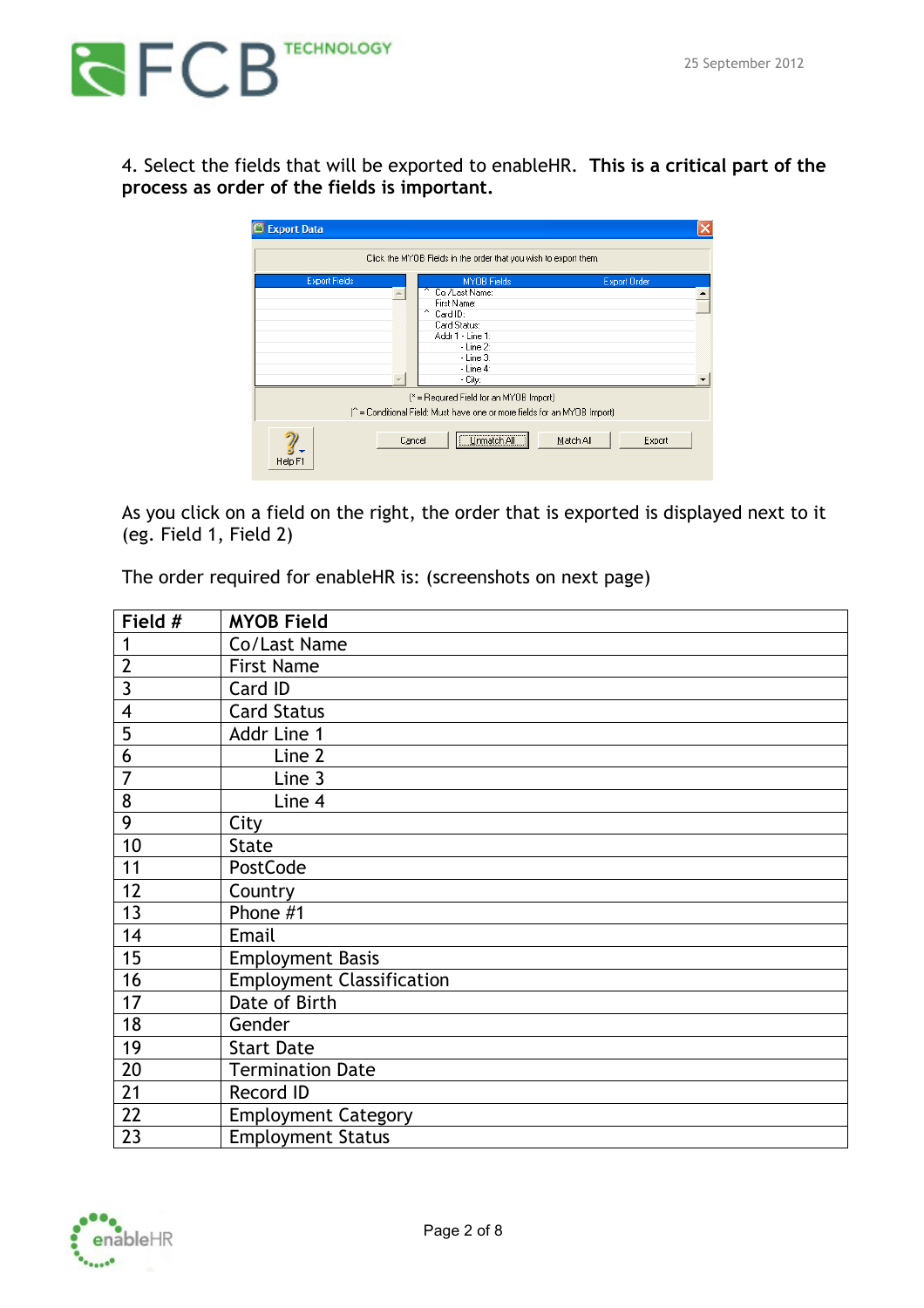## **RECES** TECHNOLOGY

This screenshot shows fields 1-9. If you do not use "Addr 1" for the employee's personal address, you should use Addr 2, 3 4 or 5 instead as appropriate. If you do not know, you may need to inspect the result later.

| <b>Export Data</b>   |        |                                                                                                                     |                     |  |
|----------------------|--------|---------------------------------------------------------------------------------------------------------------------|---------------------|--|
|                      |        | Click the MYOB Fields in the order that you wish to export them.                                                    |                     |  |
| <b>Export Fields</b> |        | MYOB Fields                                                                                                         | <b>Export Order</b> |  |
| Ca⊿ast Name:         |        | Co./Last Name:                                                                                                      | Field 1             |  |
| Fint Name:           |        | First Name:                                                                                                         | Field 2             |  |
| Card ID:             |        | $\sim$<br>Card ID:                                                                                                  | Field 3             |  |
| Card Status:         |        | Card Status:                                                                                                        | Field 4             |  |
| Addr 1 - Line 1:     |        | Addr 1 - Line 1:                                                                                                    | Field 5             |  |
| - <i>Line 2</i> :    |        | - Line 2:                                                                                                           | Field 6             |  |
| $-Line \mathcal{R}$  |        | - Line 3:                                                                                                           | Field 7             |  |
| - <i>Line 4:</i>     |        | - Line 4:                                                                                                           | Field 8             |  |
| - City:              |        | - City:                                                                                                             | Field 9             |  |
|                      |        | [* = Required Field for an MYOB Import]<br>(^ = Conditional Field: Must have one or more fields for an MYOB Import) |                     |  |
| Help F1              | Cancel | Unmatch All                                                                                                         | Export<br>Match All |  |

This screenshot shows fields 10-14 using "Addr 1":

| <b>Export Data</b>   |        |                                                                                                                                    |                              |  |
|----------------------|--------|------------------------------------------------------------------------------------------------------------------------------------|------------------------------|--|
|                      |        | Click the MYOB Fields in the order that you wish to export them.                                                                   |                              |  |
| <b>Export Fields</b> |        | MYOB Fields                                                                                                                        | <b>Export Order</b>          |  |
| Ca⊿ast Name:         |        | - State:                                                                                                                           | Field 10                     |  |
| Fint Name:           |        | - Postcode:                                                                                                                        | Field 11                     |  |
| Card ID:             |        | - Country:                                                                                                                         | Field 12                     |  |
| Card Status:         |        | - Phone # 1:                                                                                                                       | Field 13.                    |  |
| Addr 1 - Line 1:     |        | - Phone # 2:                                                                                                                       |                              |  |
| -Line 2              |        | - Phone # 3:                                                                                                                       |                              |  |
| - <i>Line</i> 3      |        | - Fax #:                                                                                                                           |                              |  |
| $-Line 4:$           |        | - Email:                                                                                                                           | Field 14                     |  |
| - Citus              |        | - www:                                                                                                                             |                              |  |
| Help F1              | Cancel | [* = Required Field for an MYOB Import]<br>(^ = Conditional Field: Must have one or more fields for an MYOB Import)<br>Unmatch All | Match All<br><u>  Export</u> |  |

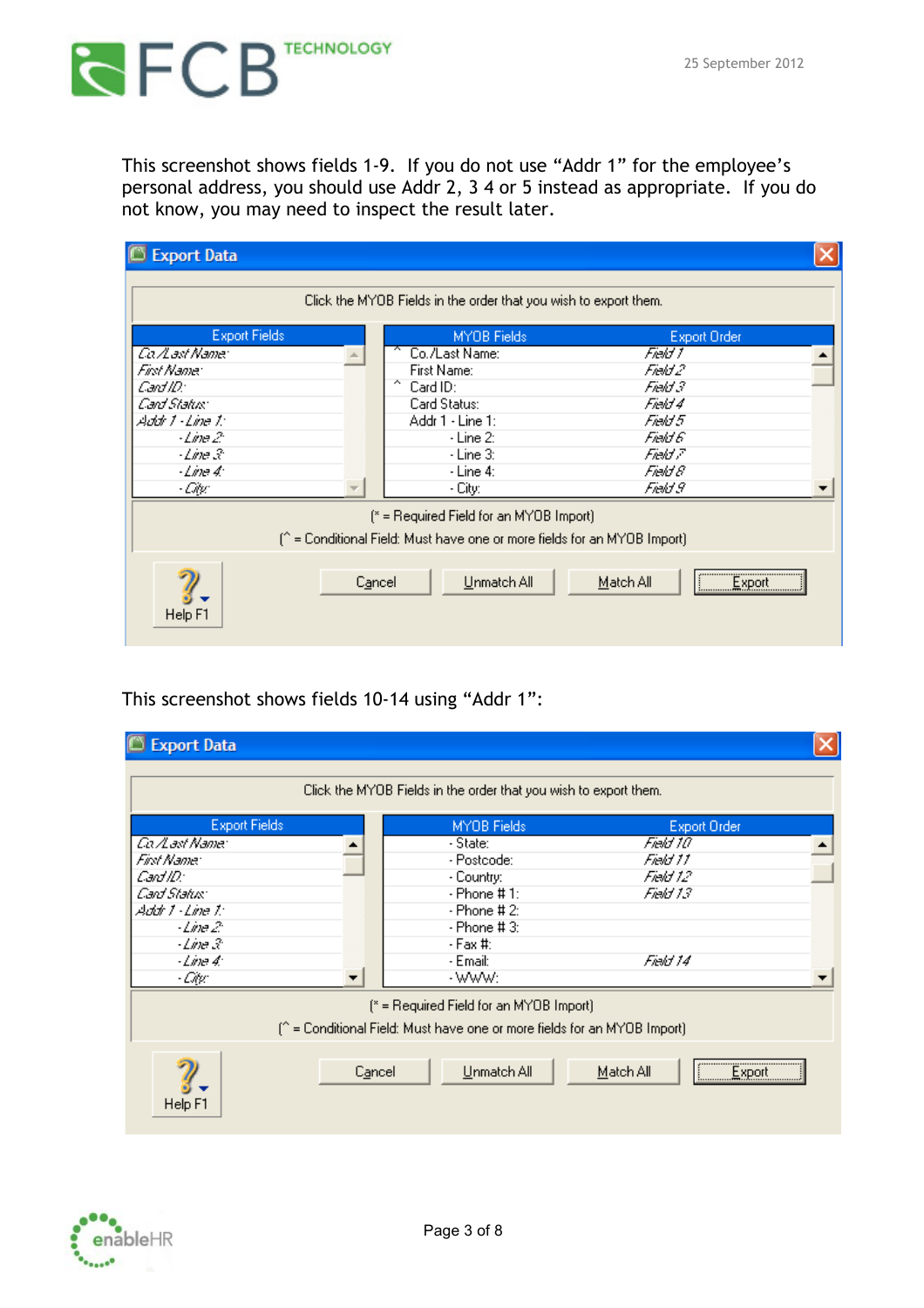# **RECES** TECHNOLOGY

This screenshot shows Fields 15-20. These fields appear towards the bottom of the list, after Addr1 – Addr5.

| <b>Export Data</b>                                                                                                                                |        |                                                                                                                                                                             |                                                                      |  |
|---------------------------------------------------------------------------------------------------------------------------------------------------|--------|-----------------------------------------------------------------------------------------------------------------------------------------------------------------------------|----------------------------------------------------------------------|--|
|                                                                                                                                                   |        | Click the MYOB Fields in the order that you wish to export them.                                                                                                            |                                                                      |  |
| <b>Export Fields</b>                                                                                                                              |        | MYOB Fields                                                                                                                                                                 | <b>Export Order</b>                                                  |  |
| <i>Ca∄ast Name</i> r<br>Fint Name:<br>Card ID:<br>Card Status:<br>Addr 1 - Line 1:<br>- <i>Line 2</i> :<br>-Line 3<br>- <i>Line 4:</i><br>- Citu: |        | Account Name 3:<br>Employment Basis:<br>Payment Method:<br><b>Employment Classification:</b><br>Date of Birth:<br>Gender:<br>Start Date:<br>Termination Date:<br>Pay Basis: | Field 15<br>Field 16<br>Field 17<br>Field 18<br>Field 19<br>Field 20 |  |
|                                                                                                                                                   |        | (* = Required Field for an MYOB Import)<br>(^ = Conditional Field: Must have one or more fields for an MYOB Import)                                                         |                                                                      |  |
| Help F1                                                                                                                                           | Cancel | Unmatch All                                                                                                                                                                 | Export<br>Match All                                                  |  |

### Fields 21-23 are on the last page of fields:

| <b>Export Data</b>   |        |                                                                                                                     |                         |  |
|----------------------|--------|---------------------------------------------------------------------------------------------------------------------|-------------------------|--|
|                      |        | Click the MYOB Fields in the order that you wish to export them.                                                    |                         |  |
| <b>Export Fields</b> |        | MYOB Fields                                                                                                         | <b>Export Order</b>     |  |
| Ca⊿ast Name:         |        | Default Category:                                                                                                   |                         |  |
| Fint Name:           |        | $\sim$<br>Record ID:                                                                                                | Field 21.               |  |
| Cant ID:             |        | <b>Employment Category:</b>                                                                                         | Field 22                |  |
| Card Status:         |        | <b>Employment Status:</b>                                                                                           | Field 23                |  |
| Addr 1 - Line 1:     |        | Terminated By:                                                                                                      |                         |  |
| - <i>Line 2</i> :    |        | Method of Termination:                                                                                              |                         |  |
| $-Line \mathcal{X}$  |        | Termination Reason:                                                                                                 |                         |  |
| $-Line 4$            |        | Pay Slip Delivery:                                                                                                  |                         |  |
| - Citu:              |        | Pay Slip Email:                                                                                                     |                         |  |
|                      |        | [* = Required Field for an MYOB Import]<br>(^ = Conditional Field: Must have one or more fields for an MYOB Import) |                         |  |
| Help F1              | Cancel | Unmatch All                                                                                                         | <br>Match All<br>Export |  |

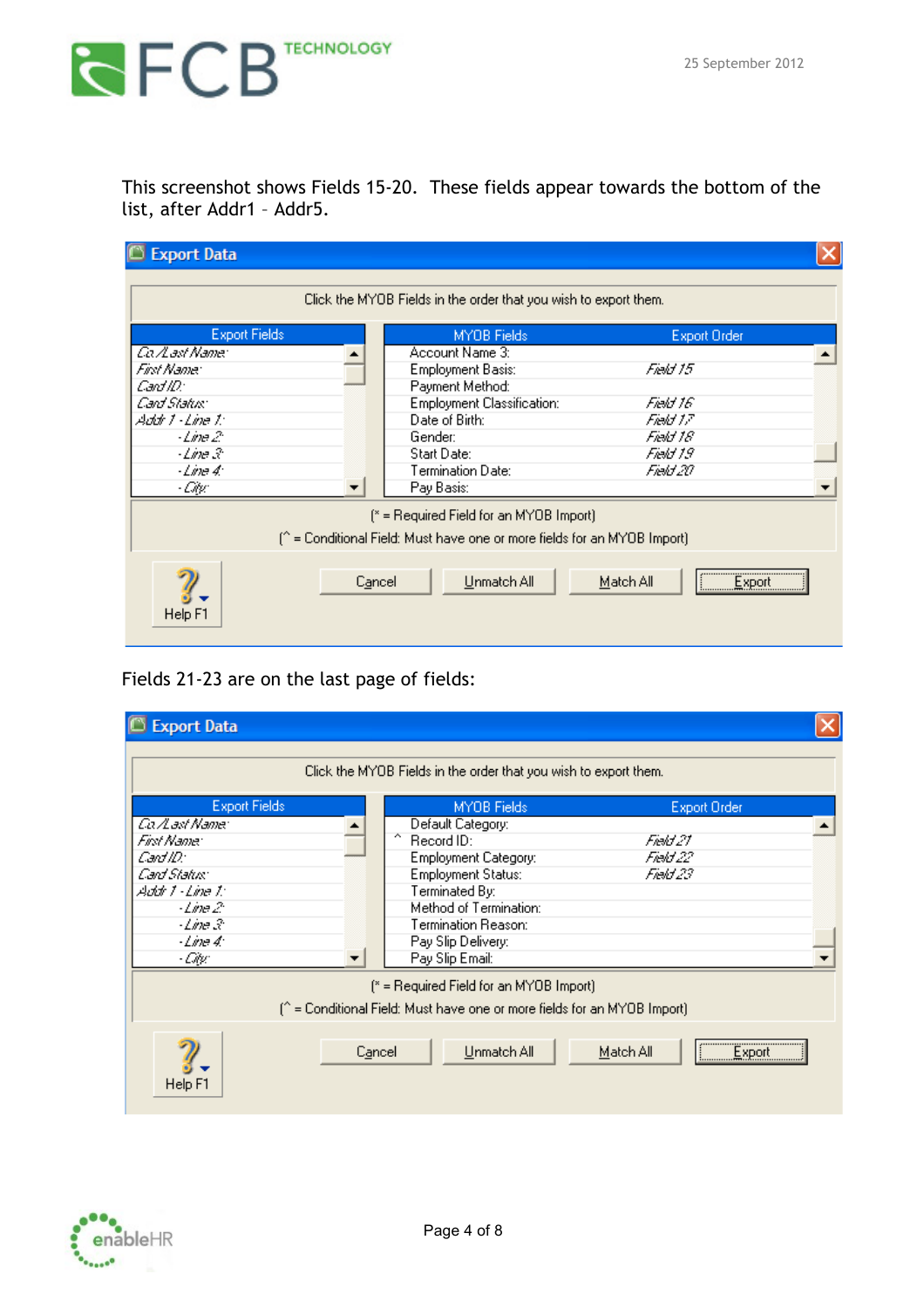

5. When you have selected all 23 fields (exactly), click on the Export button and save the file "EMPLOY.TXT" in a location on your computer you will remember.

**Don't forget the file contains private information. Save it in a private place.**



6. You may check the file now to check that it contains the correct personal address for the employ. **You can skip this step.**

If you open the file in Notepad (by double-clicking on the file using Explorer/My Computer), it will look like this:

| EMPLOY.TXT - Notepad                                                                                                                                                                                                                                                                                                                                                                                                                                                                                                                     | $\Box$ o $\boxtimes$ |
|------------------------------------------------------------------------------------------------------------------------------------------------------------------------------------------------------------------------------------------------------------------------------------------------------------------------------------------------------------------------------------------------------------------------------------------------------------------------------------------------------------------------------------------|----------------------|
| File Edit Format View Help                                                                                                                                                                                                                                                                                                                                                                                                                                                                                                               |                      |
| $\vert$ to./Last Name.First Name.Card ID.Card Status.Addr 1 - Line 1.<br>– Line 2.<br>[Jones, Mary, EMP00001, N, 43 Terrace Drive,,,, Box Bay, NSW, 2167, Australia, 02 9894 2484, Jones@aol.com.0.<br>Long, Alan, EMP00002, N, 555 Lester Street,,,,Longeville,NSW, 2447, Australia, 02 9895 6455, Al@aol.com.al<br> Parker,Peter,EMP00003,N.88 Hudderfield CrescentBlanchville.NSW.2837.Australia.02 4945 2855.Par<br>Smith, Sue, EMP00004, N, 325 Rainbow Road, , , Toorak, Vic, 3142, Australia, 03 9489 4512, Smith@aol.com, 0, , 7 | $-$ Line             |

The employee's address starts after the  $5<sup>th</sup>$  comma. Do not edit the file manually. If you have included the wrong address, you may need to start again.

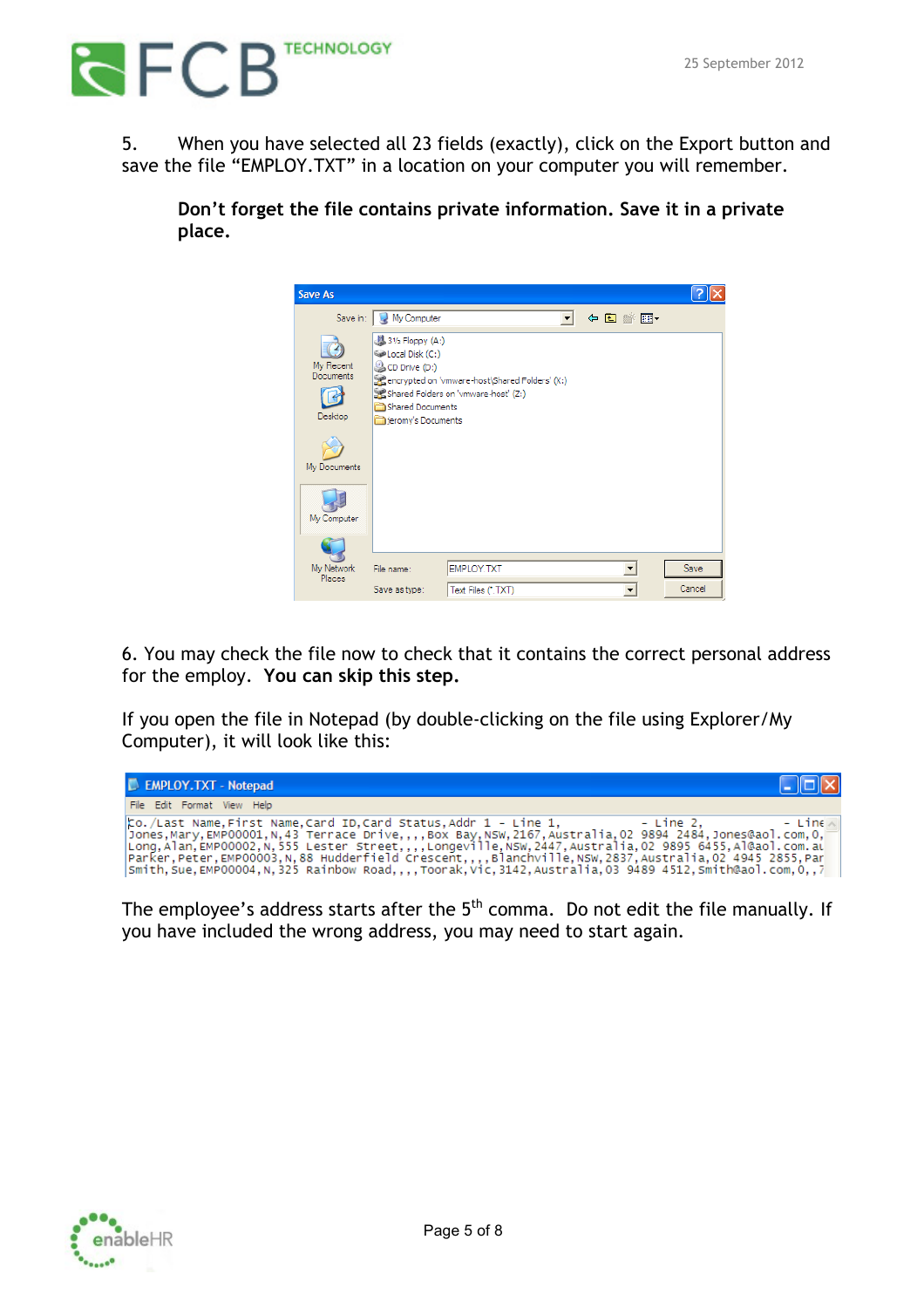

If you open the file in Excel (by opening files of type Txt), you need to read the file as:

| Step 1: Deliminated<br>Step 2: By Commas |                                                                                                                                                                                                                                                                                                                                                                                                                         |     |
|------------------------------------------|-------------------------------------------------------------------------------------------------------------------------------------------------------------------------------------------------------------------------------------------------------------------------------------------------------------------------------------------------------------------------------------------------------------------------|-----|
| Step 3: Finish                           | Text Import Wizard - Step 1 of 3                                                                                                                                                                                                                                                                                                                                                                                        | ?∥× |
|                                          | The Text Wizard has determined that your data is Fixed Width.<br>If this is correct, choose Next, or choose the data type that best describes your data.<br>Original data type<br>Choose the file type that best describes your data:<br>- Characters such as commas or tabs separate each field.<br><b>O</b> Delimited<br>- Fields are aligned in columns with spaces between each field.<br>$\bigcirc$ Fixed width    |     |
|                                          | MS-DOS (PC-8)<br>≎<br>Start import at row:<br>File origin:                                                                                                                                                                                                                                                                                                                                                              | ٧   |
|                                          | Preview of file C:\Documents and Settings\jeromy\Desktop\EMPLOY.TXT.                                                                                                                                                                                                                                                                                                                                                    |     |
|                                          | Co./Last Name, First Name, Card ID, Card Status, Addr 1 - Line 1,<br>2 Jones, Mary, EMP00001, N, 43 Terrace Drive, , , , Box Bay, NSW, 2167, Aust:<br>3 Long, Alan, EMP00002, N, 555 Lester Street, , , , Longeville, NSW, 2447, A<br>4 Parker, Peter, EMP00003, N, 88 Hudderfield Crescent, , , , Blanchville,<br>Smith, Sue, EMP00004, N, 325 Rainbow Road, , , , Toorak, Vic, 3142, Austra!<br>≻<br>≺<br><b>TITT</b> |     |
|                                          | Cancel<br>$<$ Back<br>Next<br>Einish                                                                                                                                                                                                                                                                                                                                                                                    |     |
|                                          | Text Import Wizard - Step 2 of 3<br>7                                                                                                                                                                                                                                                                                                                                                                                   |     |
|                                          | This screen lets you set the delimiters your data contains. You can see<br>how your text is affected in the preview below.                                                                                                                                                                                                                                                                                              |     |
|                                          | <b>Delimiters</b><br>Treat consecutive delimiters as one<br>$\Box$ Tab<br>Semicolon<br>$\triangledown$ Comma<br>Text gualifier:<br>$\Box$ Space<br>$\Box$ Other:                                                                                                                                                                                                                                                        |     |
|                                          | Data preview                                                                                                                                                                                                                                                                                                                                                                                                            |     |
|                                          | Co./Last Name First Name Card ID<br>Card Status Addr 1 - Line 1<br>Jones<br>Mary<br>EMP00001<br>43 Terrace Drive<br>N<br>EMP00002 N<br>555 Lester Street<br>Long<br>Alan<br>EMP00003<br>Parker<br>Peter<br>88 Hudderfield Cres<br>EMP00004<br>Smith<br>Sue<br>325 Rainbow Road                                                                                                                                          |     |
|                                          | $\;$ 1111 $\;$<br>≯<br>≺∣<br>Cancel<br>$<$ Back<br>Next<br>Einish                                                                                                                                                                                                                                                                                                                                                       |     |
|                                          |                                                                                                                                                                                                                                                                                                                                                                                                                         |     |
|                                          | Text Import Wizard - Step 3 of 3<br>This screen lets you select each column and set<br>Column data format<br>the Data Format.<br>⊙ General                                                                                                                                                                                                                                                                              |     |
|                                          | $\bigcirc$ Text<br>'General' converts numeric values to numbers, date<br>values to dates, and all remaining values to text.<br>v<br><b>DMY</b><br>$\bigcirc$ Date:<br>◯ Do not import column (skip)                                                                                                                                                                                                                     |     |
|                                          | Advanced<br>Data preview                                                                                                                                                                                                                                                                                                                                                                                                |     |
|                                          | General<br>General<br>General<br>General<br>Genera<br>Co./Last Name<br>First Name<br>Card ID<br>Card Status Addr 1 - Line 1                                                                                                                                                                                                                                                                                             |     |
|                                          | Jones<br>Mary<br>EMP00001<br>Ν<br>43 Terrace Drive<br>EMP00002<br>Alan<br>555 Lester Street<br>Long<br>Ν<br>Parker<br>Peter<br>EMP00003<br>Ν<br>88 Hudderfield Cres<br>EMP00004<br>Smith<br>Sue<br>ъ<br>325 Rainbow Road                                                                                                                                                                                                |     |
|                                          | $\left\vert \left\langle \cdot\right\vert \right\vert =\left\vert \cdot\right\vert$<br>⊁<br>$Back$<br>Next<br>Cancel<br>Einish                                                                                                                                                                                                                                                                                          |     |

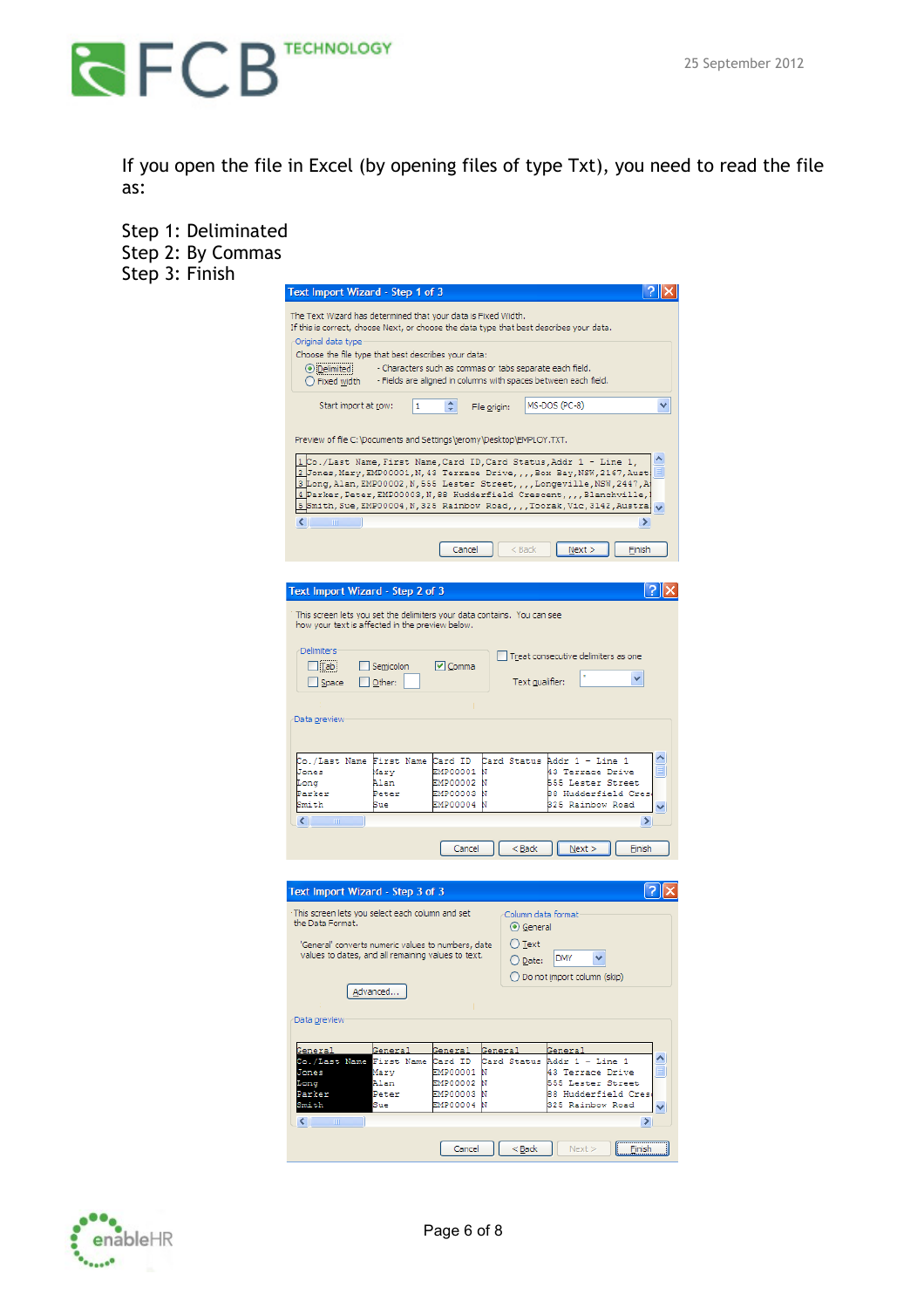## **RECE** TECHNOLOGY

6. When you are satisfied the file contains the correct information, upload the employ.txt file to enableHR.

#### **Importing into enableHR**

1. Select Import Payroll in enableHR



### 2. Select the MYOB option



Import employee information from a spreadsheet exported by MYOB. Employees are created/updated in the current branch. Follow the import guide to select the correct fields in employee card according to the enableHR **MYOB Import Guide.**